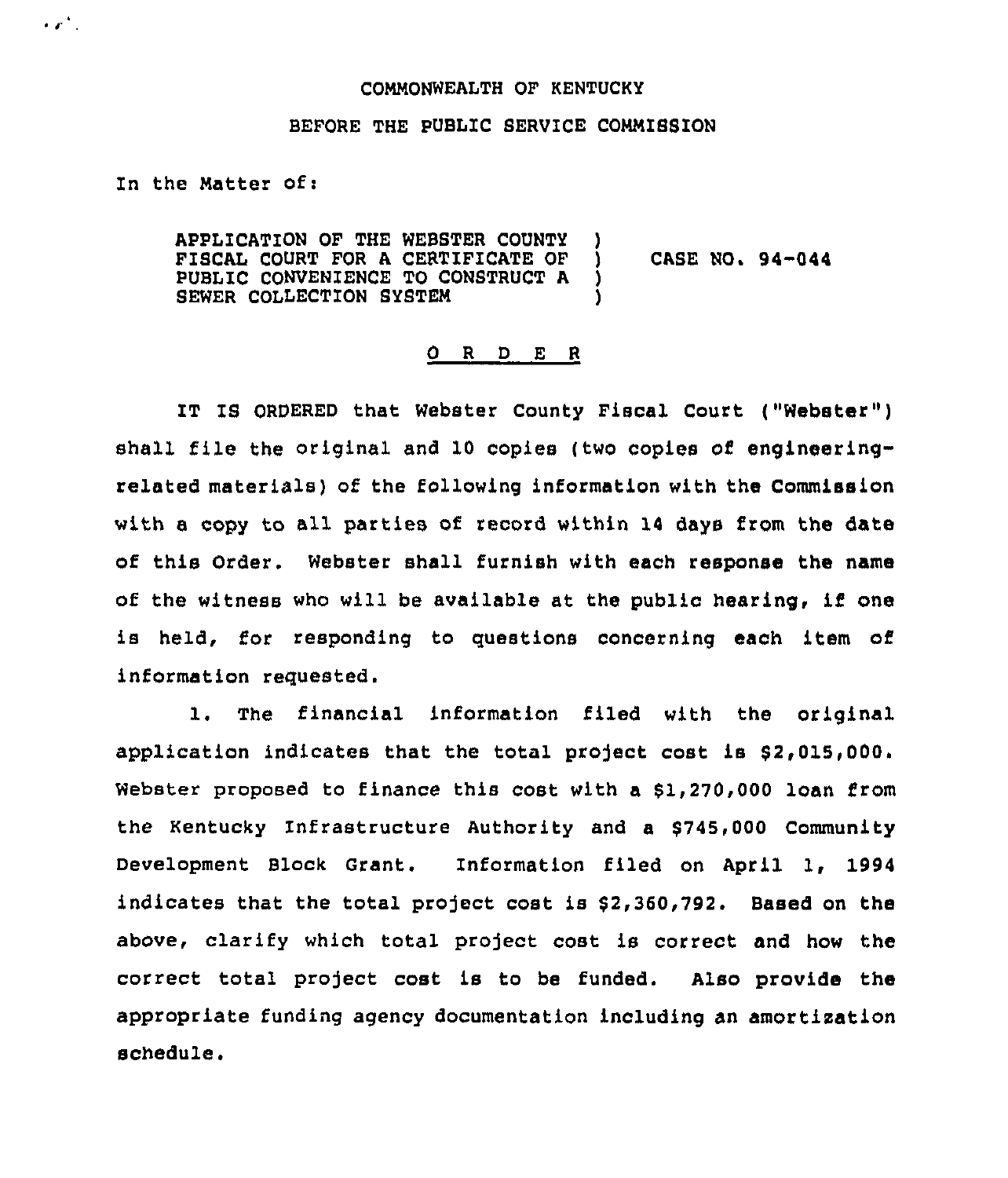2. Force Main No. 1 has both peaks and valleys in its present piping layout. The first peak appears to be the highest encountered and the subsequent valley has a steep gradient falling away. Both of these conditions could affect the operation of Pump Station No. l.

 $\sim$   $\bullet$ 

Baaed on the above, provide the calculations utilised in designing Force Main No. <sup>1</sup> and selecting Pump Station No. l. Include the various operating conditions expected to be encountered during normal operation. Describe how Pump Station No. 1 is expected to operate. (Any engineering information filed in response to this Order which is prepared and filed by a registered Professional Engineer, should include the engineer's seal, signature and date as requirad by KRS 322.)

3. Are the rates listed on page <sup>8</sup> of the application the rates which Webster proposes to charge?

4. How will the water usage for each customer be obtained for billing purposes?

5. What is the monthly water consumption of the Webster County School Complex for the year ended 1993?

6. What is the 1993 average monthly water consumption for a non-residential facility, excluding schools?

7. What is the 1993 average monthly water consumption for a residence?

8. Is most of the water used by residences for household purposes or for agricultural and gardening purposes?

$$
-2 -
$$